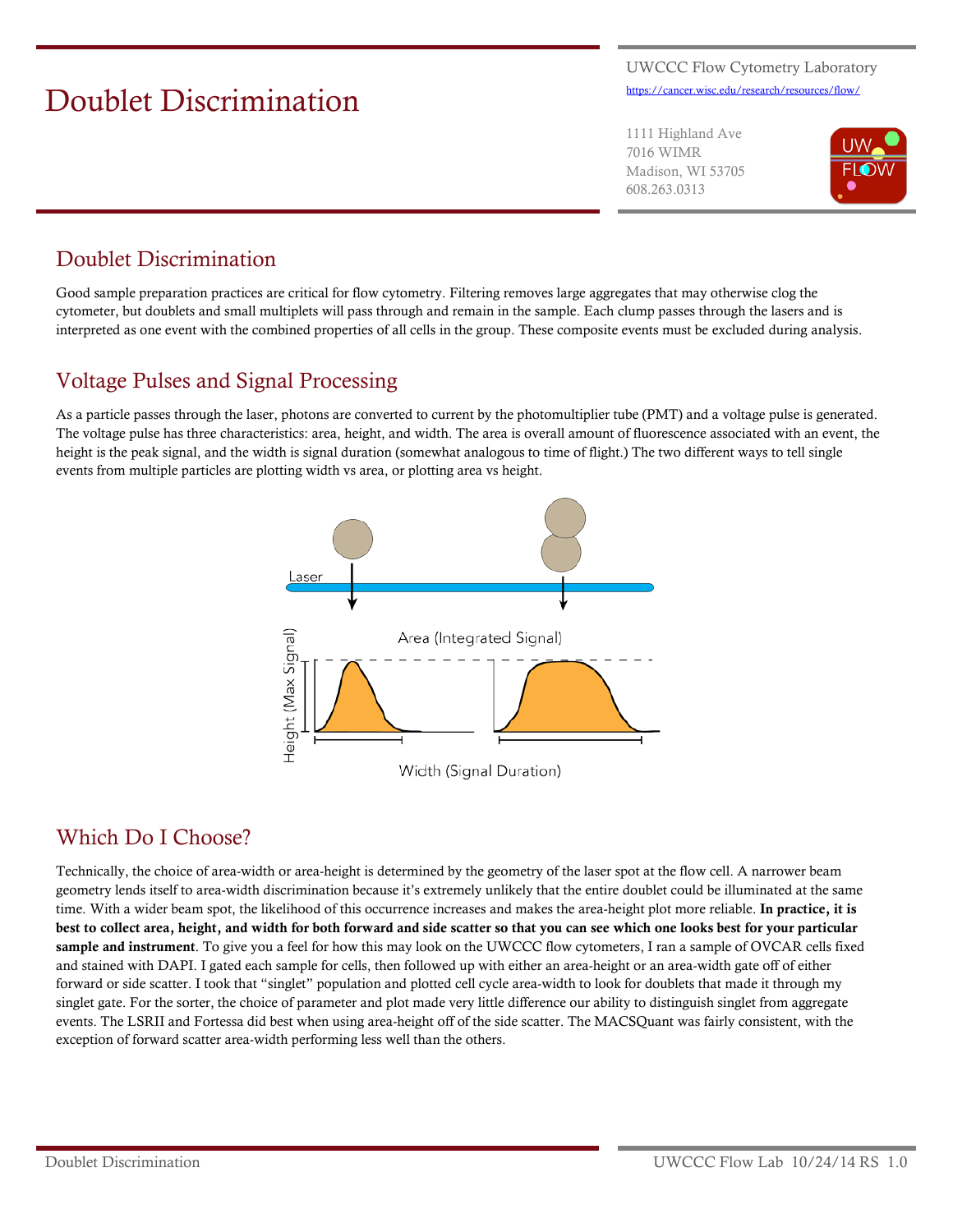# Jill, BD FACSAria II